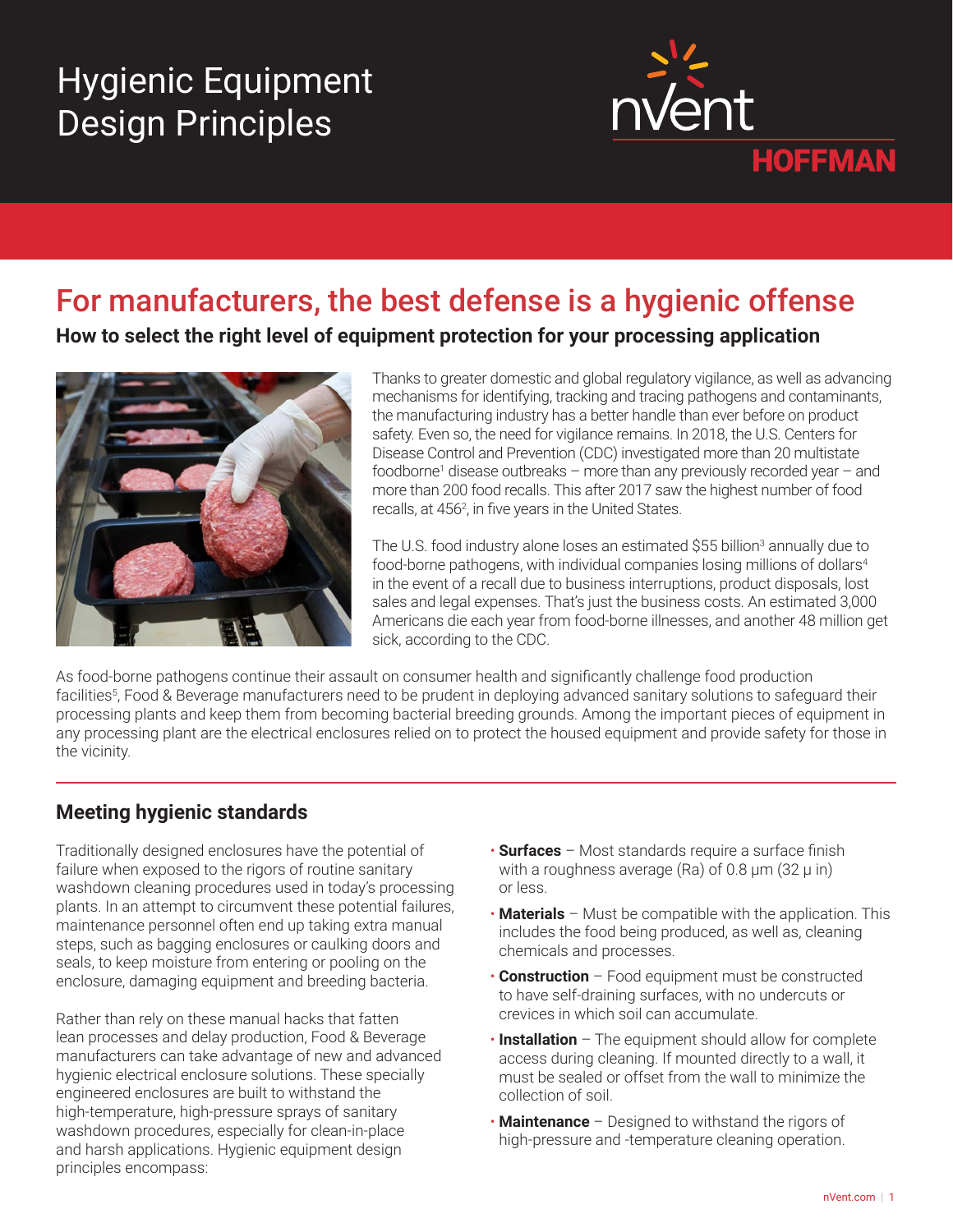#### **HYGIENIC EQUIPMENT DESIGN PRINCIPLES**

In addition, hygienic enclosure solutions comply with harmonized global standards that indicate how well they will prevent liquid ingress, resist corrosion, and withstand temperature and pressure ranges. Standards include:

- **IP69** These ratings indicate the level of protection of an enclosure against ingress of liquids (IPX9) and dust (IP6X). During the testing procedures, enclosures are subjected to the high temperatures (80 C) and high-pressure sprays (approx. 1200 psi) associated with – but more rigorous than – routine sanitary washdown cleaning procedures. IP69 (IEC) for electrical equipment and IP69K (DIN) represent the highest level of protection.
- **3-A Sanitary Standards** These standards indicate hygienic equipment design, i.e. equipment designed to prevent bacterial ingress, survival, growth and reproduction on both product and nonproduct contact surfaces. Today this standard is widely relied on for

a range of food and beverage processing solutions. Currently, only one electrical enclosure on market today bears this certification.

- **NSF** Originally formed in 1944 as an independent third-party to standardize U.S. sanitation and food safety requirements, NSF now is an international certification body that tests and certifies products to verify they meet public health and safety standards. Enclosures are constructed to NSF 169 Special Purpose Food Equipment and Devices.
- **Type 4X** Type 4X certification indicates protection for personnel against access to hazardous parts as well as a superior level of protection for equipment inside an enclosure against ingress of water or solid foreign objects like dust, which can damage critical equipment inside the enclosure and cause bacterial growth. In addition, Type 4X indicates a superior level of corrosion resistance.

#### **IPX9 Water Testing Requirements**



#### **Large enclosures (≥ 250 mm)**

- Enclosure is mounted on wall or its intended use
- Enclosure is sprayed from all practical directions covering the entire exposed surface area
- The spray is perpendicular to the surface
- Distance between nozzle and enclosure is 175 ± 25 mm
- Temperature and pressure of spray for both tests (176F ± 9F and 1160 – 1450 PSI)
- Test duration is 1 min/m<sup>2</sup> of the surface area, with 3 min minimum duration



**Small enclosures (< 250 mm)**

- Enclosure is mounted on test device (i.e. rotating table)
- Turntable speed is 5 r/min ± 1 r/min
- Spray positions are at 0°, 30°, 60° and 90°
- Distance between nozzle and enclosure is 125 ± 25 mm
- Temperature and pressure of spray for both tests (176F ± 9F and 1160 – 1450 PSI)
- Test duration is 30 s per position

#### **Passing Criteria**

The technical committee specifies the amount of water that may be allowed to enter the enclosure. If any water has entered, it shall not:

- be sufficient to interfere with the correct operation of the equipment or impair safety;
- deposit on insulation parts where it could lead to tracking along the creepage distances;
- reach live parts or windings not designed to operate when wet; and
- accumulate near the cable end or enter the cable if any.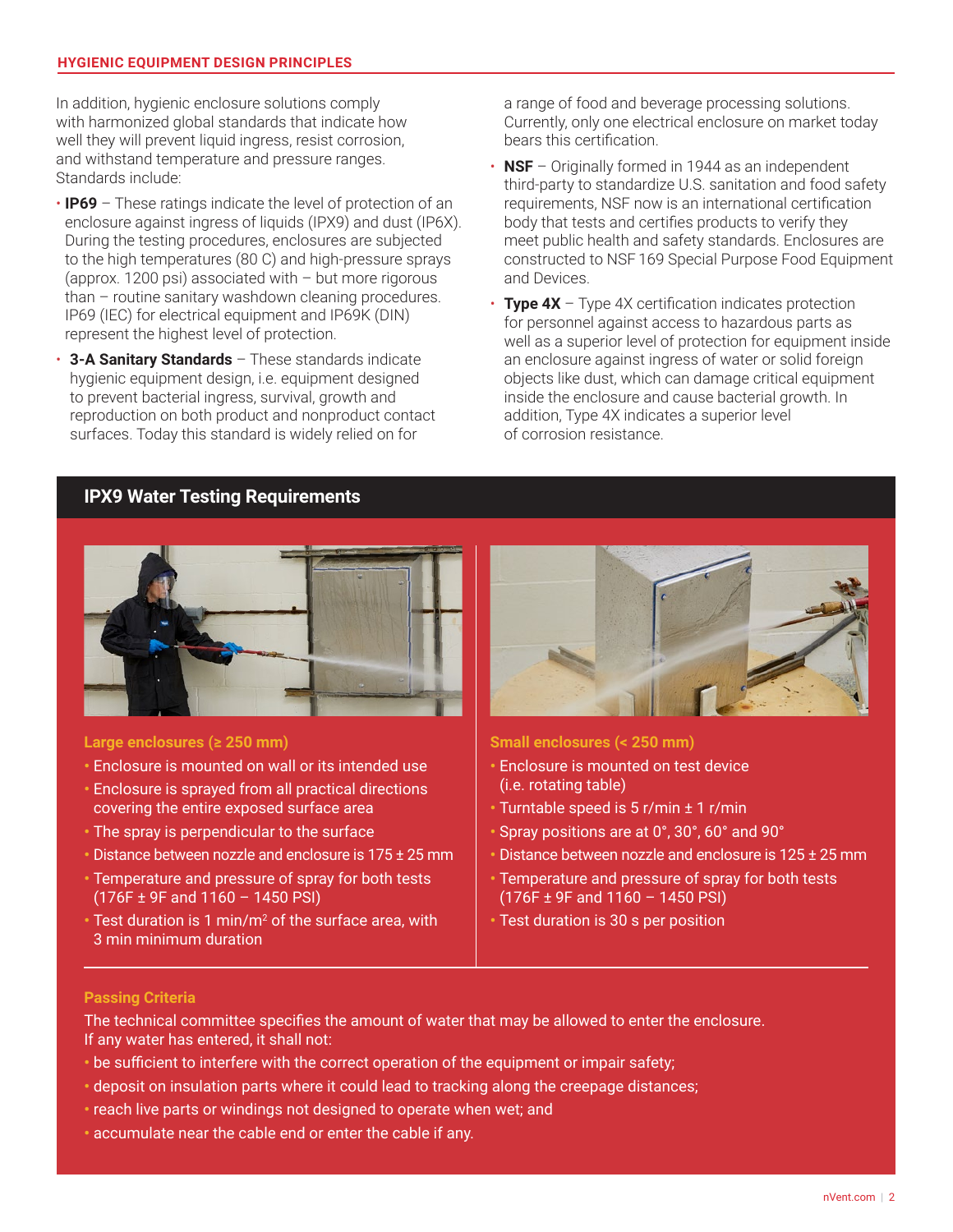## **Selecting the right level of protection**

Enclosures must be specially engineered for the harsh conditions associated with Food & Beverage applications. In general, an electrical enclosure suitable for washdown environments should:

- **1.** Meet industry standards for preventing liquid ingress and resisting corrosion.
- **2.** Provide a door seal that can be easily maintained and replaced, if necessary.
- **3.** Be robustly capable of surviving the high temperatures and pressures associated with cleaning operations.
- **4.** Reliably maintain functionality after repeated cleaning cycles.

Beyond these basic requirements, it is important to match the right level of protection to the processing application rigor required:

- **Basic Level** For applications with no food contact that experience minor washdown or chemical contact, sloped top enclosures that meet IP66 and Type 4X are suitable.
- **Medium Level** For food processing applications where enclosures will come into mild contact with water spray and chemicals, sloped top enclosures that meet IP66, Type 4X and NSF are suitable.
- **High Level** In harsh applications where hygienic design is required due to clean-in-place, cleaning chemical rich contact and/or large temperature swings, sloped top enclosures that meet IP69K (DIN), IP69 (IEC), Type 4X, and NSF, and hold a 3-A System Component Qualification Certificate are appropriate. In addition, solutions that include a replaceable FDA food-grade silicone gasket help provide even more protection against water ingress, chemical attack and the harborage of bacteria.



## **Equipment for ultimate protection**

By applying the right level of electrical enclosure solution protection to the washdown application need, Food & Beverage manufacturers will minimize their risks of bacterial growth and other contaminants, resist corrosion to equipment, promote longer lifecycles for controls and drives, and ultimately speed and simplify routine maintenance for sanitary washdown procedures.

With people's lives and millions of dollars at risk, the Food & Beverage manufacturers that adhere to international best practices and leverage hygienic equipment designs will be best equipped to thrive.

#### **U.S. Food Safety Modernization Act**

Sanitary washdown measures became increasingly stringent and in wider use after a series of foodborne illnesses in the early 2000s prompted the U.S. government to enact the first major piece of food safety legislation since 1938. The Food Safety Modernization Act, passed in 2011, gives the U.S. Food and Drug Administration increased authority to regulate the way foods are grown, harvested and processed.

In addition, U.S. Food & Beverage manufacturers, along with global peers, should follow the Good Manufacturing Practice (GMP) guidelines as a best practice.

#### Sources:

- 1. www.cdc.gov/foodsafety/outbreaks/multistate-outbreaks/ outbreaks-list.html
- 2. www.foodsafetymagazine.com/enewsletter/a-look-back-at-2017 food-recalls/
- 3. www.foodsafetymagazine.com/magazine-archive1/junejuly-2018/ the-costs-of-foodborne-illness-product-recalls-make-the-case-for-foodsafety-investments/
- 3. www.fortune.com/food-contamination/
- 4. www.gmaonline.org/file-manager/images/gmapublications/Capturing\_ Recall\_Costs\_GMA\_Whitepaper\_FINAL.pdf
- 5. www.cdc.gov/foodsafety/production-chain.html